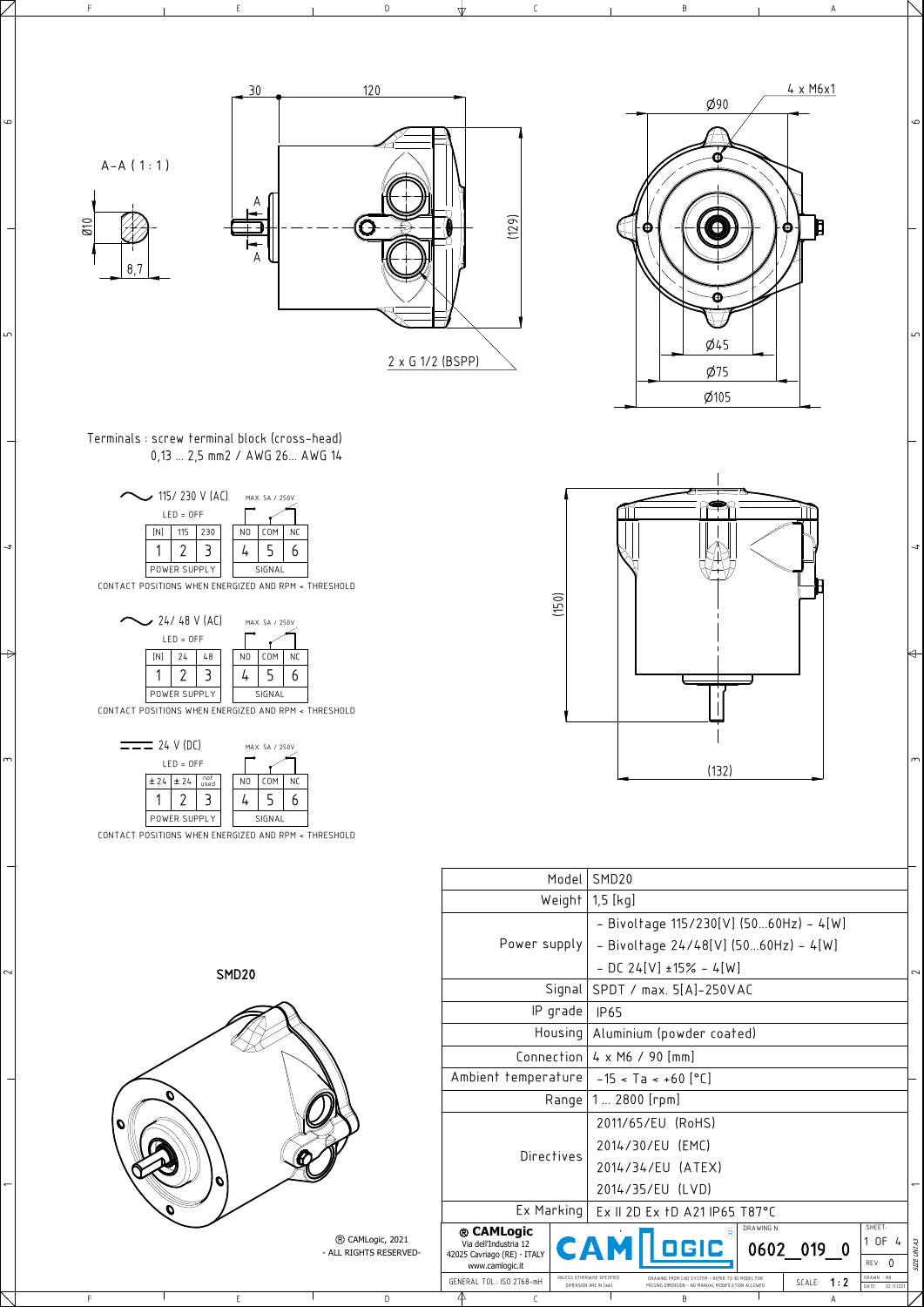SMD20/P

 $\overline{\phantom{a}}$ 

 $\sim$ 

 $\frac{1}{3}$ 

 $\overline{ }$ 

 $\Rightarrow$ 

 $\mathsf{m}$ 

 $\mathbf{\infty}$ 

 $\sqrt{2}$ 

 $\overline{\phantom{0}}$ 

F E D C B A



|   |                        |                                                | Model             | SMD20/P                                             |                                                 |            |            |     |                                         |               |
|---|------------------------|------------------------------------------------|-------------------|-----------------------------------------------------|-------------------------------------------------|------------|------------|-----|-----------------------------------------|---------------|
|   |                        |                                                | Weight            | $1,6$ [kg]                                          |                                                 |            |            |     |                                         |               |
|   |                        |                                                |                   | - Bivoltage $115/230[V]$ (5060Hz) - 4[W]            |                                                 |            |            |     |                                         |               |
| P |                        |                                                | Power supply      |                                                     | - Bivoltage $24/48[V]$ (5060Hz) - 4[W]          |            |            |     |                                         |               |
|   |                        |                                                |                   |                                                     | $-$ DC 24[V] ±15% - 4[W]                        |            |            |     |                                         | 2             |
|   |                        |                                                | Signal            |                                                     | SPDT / max. 5[A]-250VAC                         |            |            |     |                                         |               |
|   |                        |                                                | IP grade          | <b>IP65</b>                                         |                                                 |            |            |     |                                         |               |
|   |                        |                                                | Housing           |                                                     | Aluminium (powder coated)                       |            |            |     |                                         |               |
|   |                        |                                                | Connection        | bracket (aluminum)                                  |                                                 |            |            |     |                                         |               |
|   |                        |                                                |                   | Ambient temperature $-15 < T_a < +60$ [°C]          |                                                 |            |            |     |                                         |               |
|   |                        | Range                                          |                   | 10  2000 [rpm] (30  6000 pulse/min)                 |                                                 |            |            |     |                                         |               |
|   |                        |                                                |                   |                                                     | 2011/65/EU (RoHS)                               |            |            |     |                                         |               |
|   |                        |                                                | <b>Directives</b> |                                                     | 2014/30/EU (EMC)                                |            |            |     |                                         |               |
|   |                        |                                                |                   |                                                     | 2014/34/EU (ATEX)                               |            |            |     |                                         |               |
|   |                        |                                                |                   |                                                     | 2014/35/EU (LVD)                                |            |            |     |                                         |               |
|   |                        |                                                | $Ex$ Marking      |                                                     | Ex II 2D Ex 1D A21 IP65 T87°C                   |            |            |     |                                         |               |
|   | ® CAMLogic, 2021       | ® CAMLogic<br>Via dell'Industria 12            |                   |                                                     | (R)<br><b>CAM   OGIC</b>                        | DRAWING N. |            |     | SHEET:<br>2 OF<br>$\frac{1}{4}$         |               |
|   | - ALL RIGHTS RESERVED- | 42025 Cavriago (RE) - ITALY<br>www.camlogic.it |                   |                                                     |                                                 |            | 0602 019 0 |     | REV: 0                                  | UNIA3<br>SIZE |
|   |                        | GENERAL TOL.: ISO 2768-mH                      |                   | UNLESS OTHERWISE SPECIFIED<br>DIMENSION ARE IN [mm] | DRAWING FROM CAD SYSTEM - REFER TO 3D MODEL FOR |            | SCALE:     | 1:2 | DRAWN<br><b>NR</b><br>02.11.202<br>DATE |               |
|   | D                      | 4                                              | C                 |                                                     | B                                               |            |            | Α   |                                         |               |

| $\sim$ 115/230 V (AC)<br>MAX. 5A / 250V |                   |              |  |  |                |                         |  |  |
|-----------------------------------------|-------------------|--------------|--|--|----------------|-------------------------|--|--|
| $LED = OFF$                             |                   |              |  |  |                |                         |  |  |
|                                         | [N]<br>230<br>115 |              |  |  | N <sub>0</sub> | <b>COM</b><br><b>NC</b> |  |  |
|                                         |                   |              |  |  |                |                         |  |  |
|                                         |                   | POWER SUPPLY |  |  |                | SIGNAL                  |  |  |

CONTACT POSITIONS WHEN ENERGIZED AND RPM < THRESHOLD



CONTACT POSITIONS WHEN ENERGIZED AND RPM < THRESHOLD



CONTACT POSITIONS WHEN ENERGIZED AND RPM < THRESHOLD

## Terminals : screw terminal block (cross-head) 0,13 ... 2,5 mm2 / AWG 26... AWG 14







 $\overline{5}$ 

 $\mathbf{\infty}$ 

 $\sim$ 

∖←

 $\overline{a}$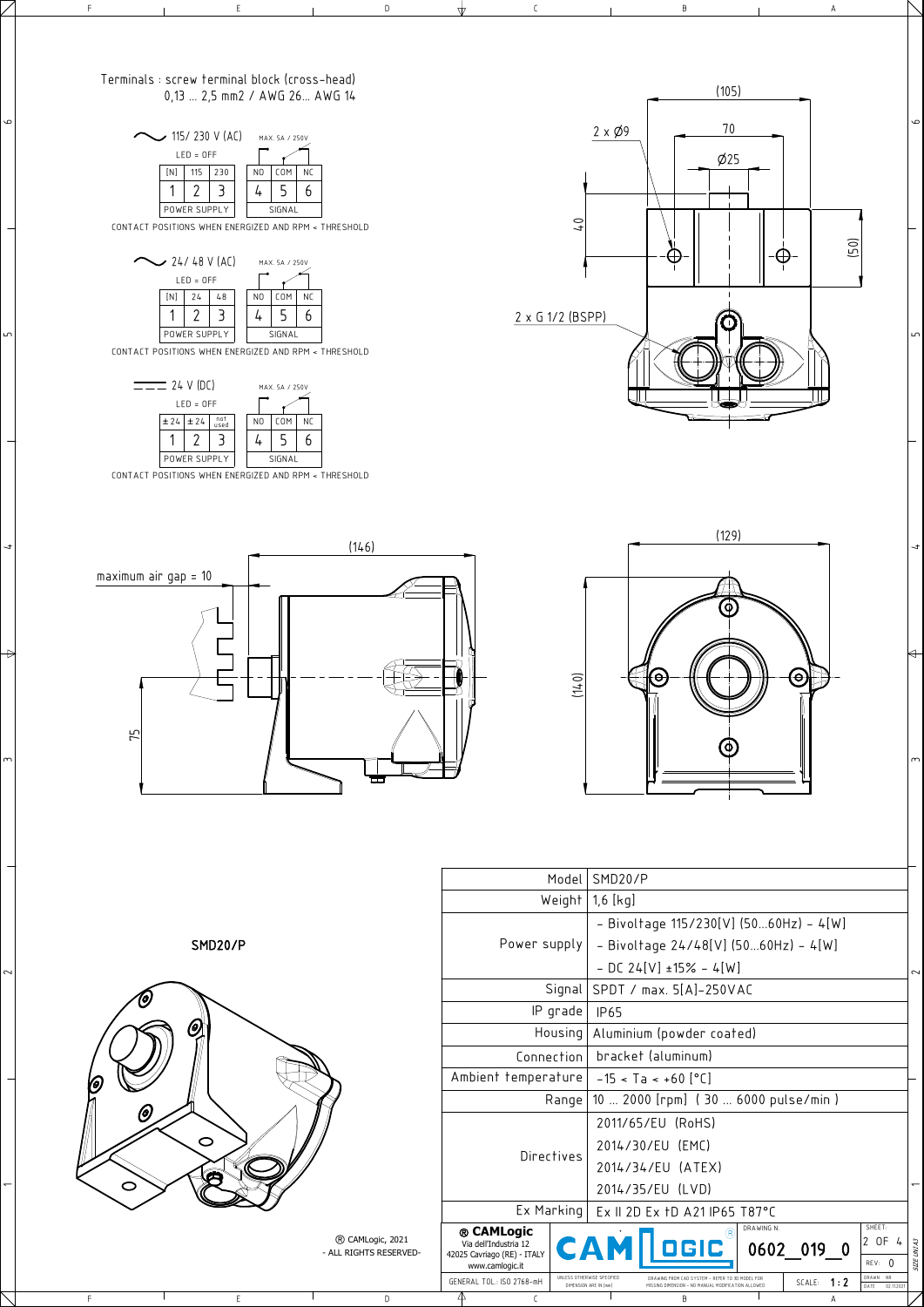SMD20/P

F E D C B A

6

| Model   SMD20/P                                       |        |
|-------------------------------------------------------|--------|
| Weight $\vert$ 1,6 $\vert$ kg $\vert$                 |        |
| - Bivoltage $115/230[V]$ (5060Hz) - 4[W]              |        |
| Power supply $  -$ Bivoltage 24/48[V] (5060Hz) - 4[W] |        |
| $-$ DC 24[V] ±15% - 4[W]                              | $\sim$ |
|                                                       |        |

 $\overline{\phantom{a}}$ 

 $\scriptstyle\sim$ 

 $\frac{1}{3}$ 

 $\overline{ }$ 

 $\Rightarrow$ 

 $\mathsf{m}$ 

 $\overline{5}$ 





|             | $\sim$ 115/230 V (AC) | MAX. 5A / 250V |  |  |                |                  |  |
|-------------|-----------------------|----------------|--|--|----------------|------------------|--|
| $LED = OFF$ |                       |                |  |  |                |                  |  |
|             | [N]<br>230<br>115     |                |  |  | N <sub>0</sub> | <b>COM</b><br>ΝC |  |
|             |                       |                |  |  |                |                  |  |
|             |                       | POWER SUPPLY   |  |  |                | SIGNAL           |  |

CONTACT POSITIONS WHEN ENERGIZED AND RPM < THRESHOLD

| $\sim$ 24/48 V (AC) |     |              |    |                | MAX. 5A / 250V |    |
|---------------------|-----|--------------|----|----------------|----------------|----|
| $LED = OFF$         |     |              |    |                |                |    |
|                     | [N] | 74           | 48 | N <sub>0</sub> | <b>COM</b>     | NC |
|                     |     |              |    |                |                | h  |
|                     |     | POWER SUPPLY |    |                | SIGNAL         |    |

CONTACT POSITIONS WHEN ENERGIZED AND RPM < THRESHOLD



CONTACT POSITIONS WHEN ENERGIZED AND RPM < THRESHOLD

## Terminals : screw terminal block (cross-head) 0,13 ... 2,5 mm2 / AWG 26... AWG 14







 $\overline{5}$ 

 $\circ$ 

 $\sim$ 

 $\leftrightarrow$ 

 $\overline{a}$